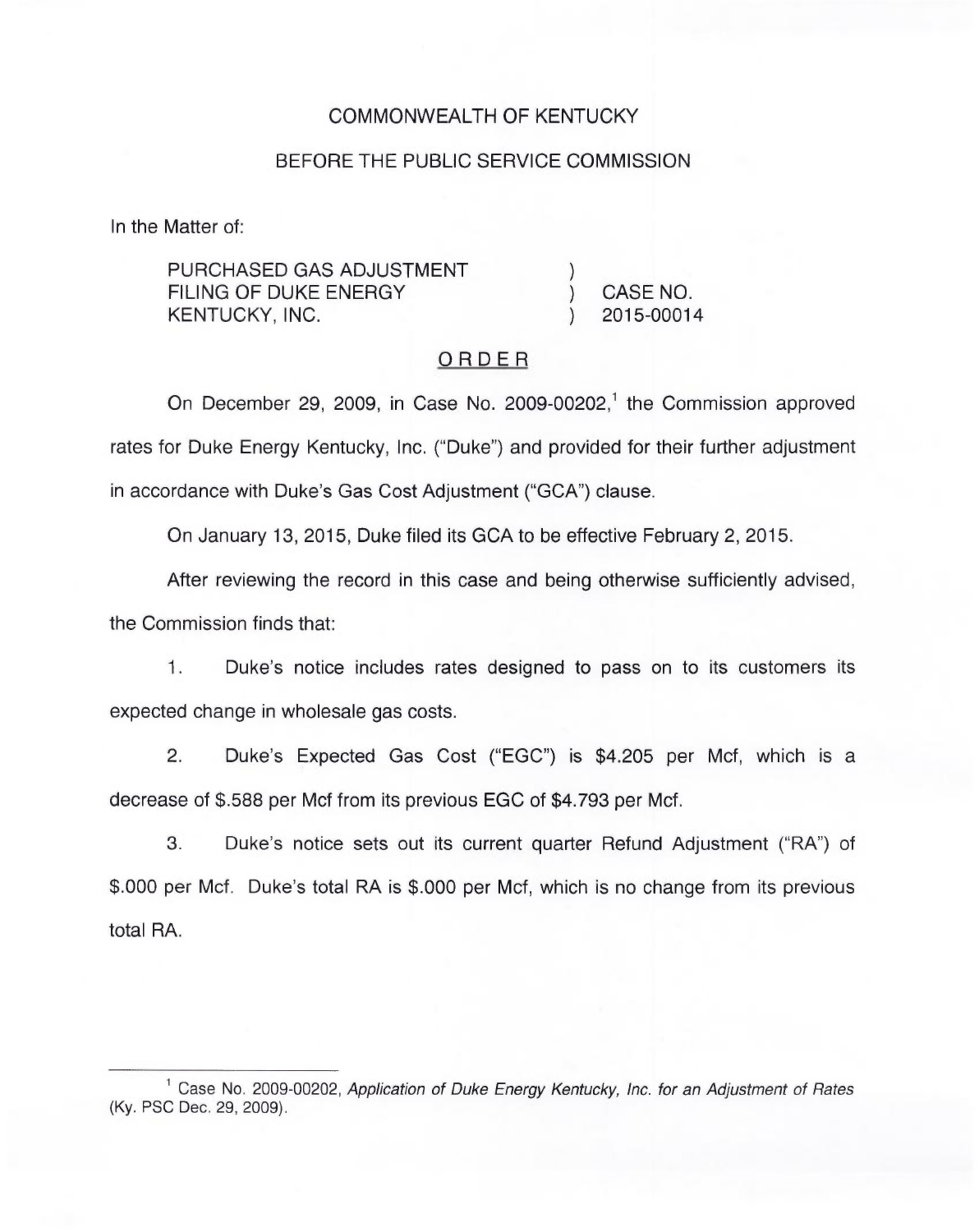4..Duke's notice sets out its current quarter Actual Adjustment ("AA") of \$.103 per Mcf. Duke's total AA is \$.423 per Mcf, which is no change from its previous total AA.

5. Duke's notice sets out its current quarter Balance Adjustment ("BA") of \$.024 per Mcf. Duke's total BA is \$.001 per Mcf, which is no change from its previous total BA.

6. Duke's GCA is \$4.629 per Mcf, which is a decrease of \$.588 per. Mcf from its previous GCA of \$5.217 per Mcf.

7. Duke's proposed rates, as set forth in the Appendix to this Order, are fair, just, and reasonable and should be approved for final meter readings by Duke on and after February 2, 2015.

IT IS THEREFORE ORDERED that:

1. The rates in the Appendix to this Order are approved for final meter readings on and after February 2, 2015.

2. Within 20 days of the date of this Order, Duke shall file with this Commission, using the Commission's electronic Tariff Filing System, revised tariff sheets setting out the rate approved herein and reflecting that it was approved pursuant to this Order.

By the Commission ENTERED JAN 23 2015 KENTUCKY PUBLIC **ICE COMMISSION** 

**ATTES** Executive Director

Case No. 2015-00014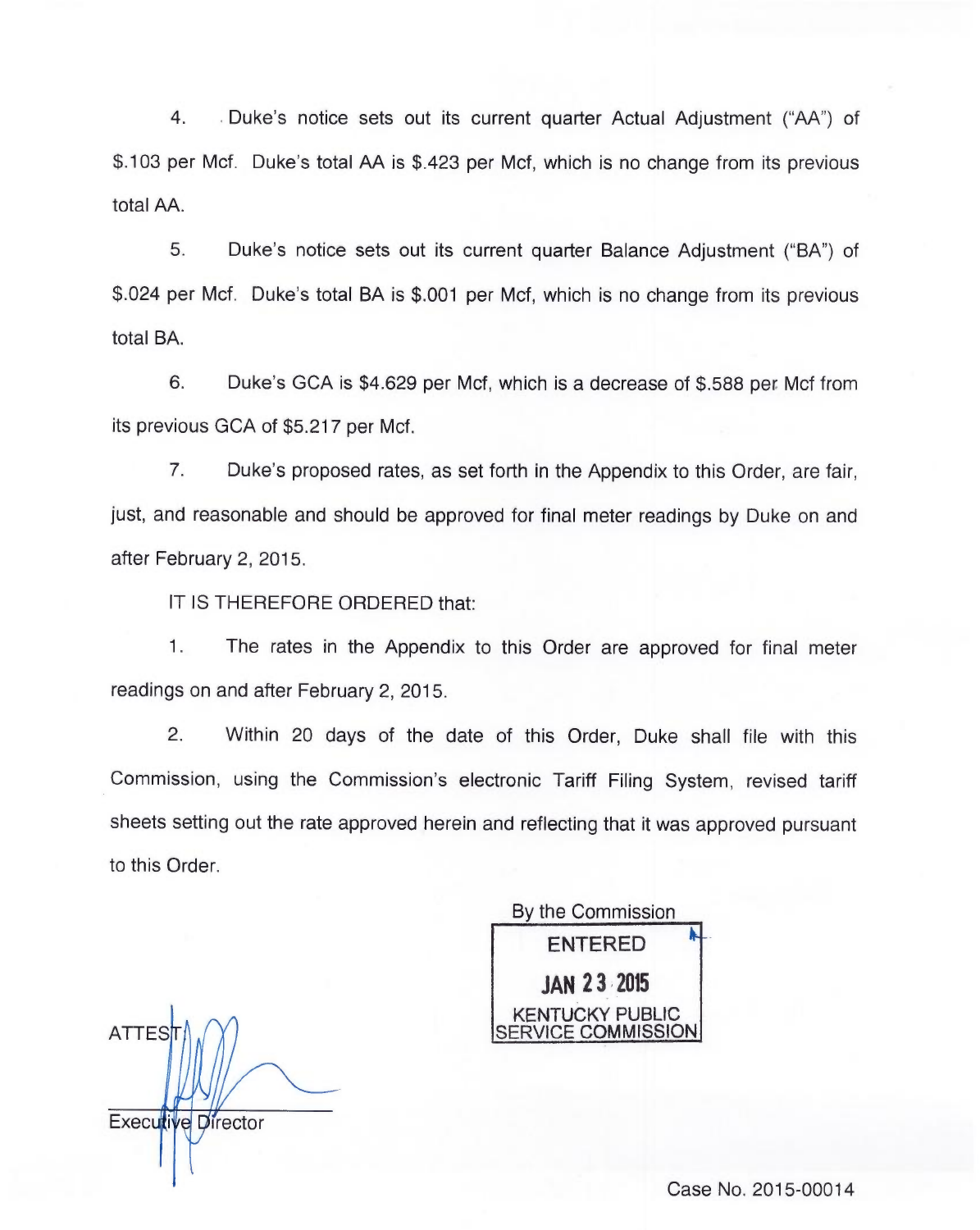#### APPENDIX

## APPENDIX TO AN ORDER OF THE KENTUCKY PUBLIC SERVICE COMMISSION IN CASE NO. 2015-00014 DATED JAN 2 3 2015

The following rates and charges are prescribed for the customers served by Duke Energy Kentucky, Inc. All other rates and charges not specifically mentioned herein shall remain the same as those in effect under authority of the Commission prior to the effective date of this Order.

# GAS SERVICE RATES

### RATE RS RESIDENTIAL SERVICE

|                                          | <b>Base</b><br>Rate                      |      | <b>Gas Cost</b><br>Adjustment | Total<br>Rate |
|------------------------------------------|------------------------------------------|------|-------------------------------|---------------|
| Commodity Charge for<br>All Ccf Consumed | \$.37213                                 | plus | \$.4629                       | \$.83503      |
|                                          | <b>RATE GS</b><br><b>GENERAL SERVICE</b> |      |                               |               |
|                                          | <b>Base</b><br>Rate                      |      | <b>Gas Cost</b><br>Adjustment | Total<br>Rate |
| Commodity Charge for<br>All Ccf Consumed | \$.20530                                 | plus | \$.4629                       | \$.66820      |